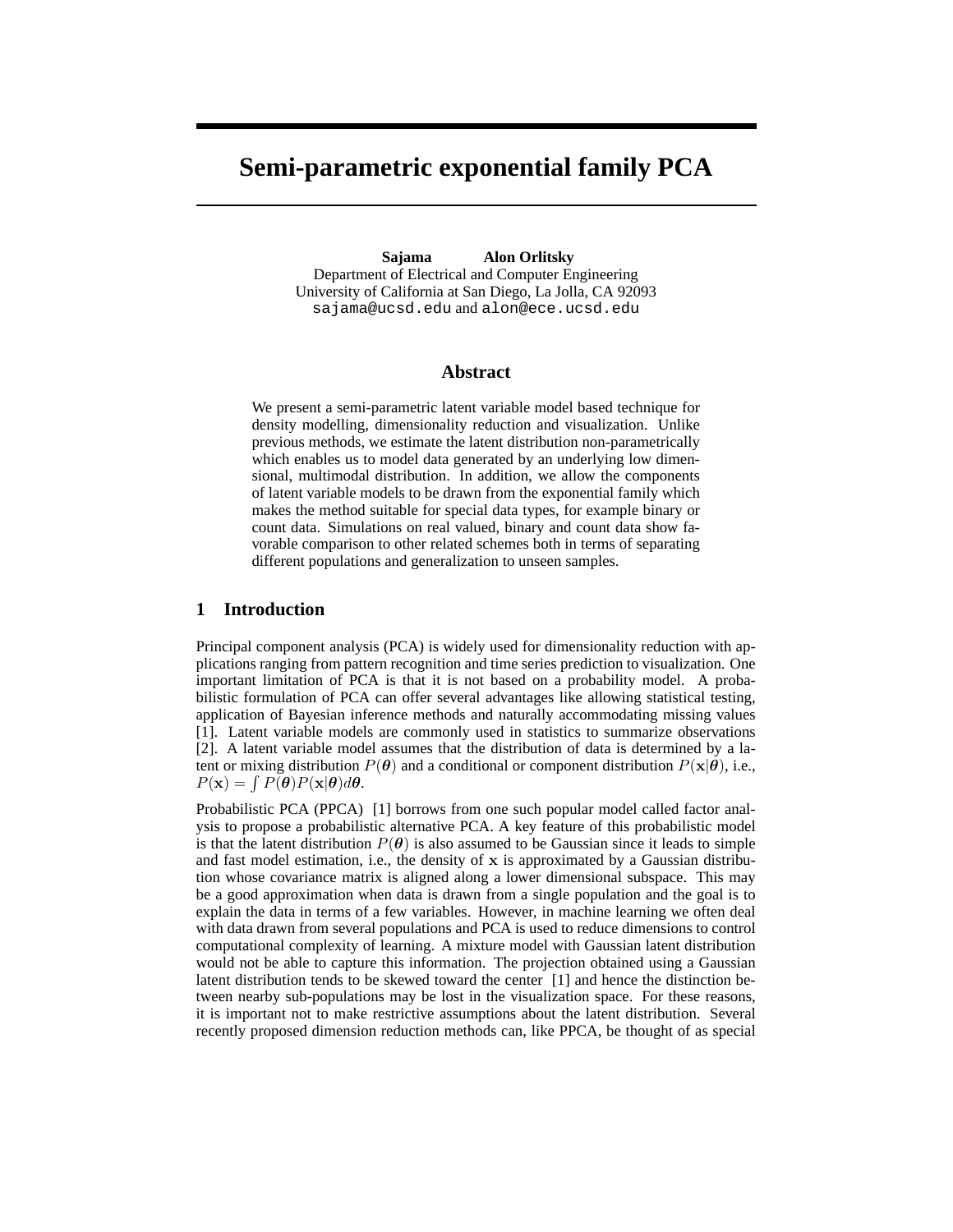cases of latent variable modelling which differ in the speci£c assumptions they make about the latent and conditional distributions.

We present an alternative probabilistic formulation, called semi-parametric PCA (SP-PCA), where no assumptions are made about the distribution of the latent random variable  $\theta$ . Non-parametric latent distribution estimation allows us to approximate data density better than previous schemes and hence gives better low dimensional representations. In particular, multi-modality of the high dimensional density is better preserved in the projected space. When the observed data is composed of several clusters, this technique can be viewed as performing simultaneous clustering and dimensionality reduction. To make our method suitable for special data types, we allow the conditional distribution  $P(x|\theta)$  to be any member of the exponential family of distributions. Use of exponential family distributions for  $P(x|\theta)$  is common in statistics where it is known as latent trait analysis and they have also been used in several recently proposed dimensionality reduction schemes [3, 4]. We use Lindsay's non-parametric maximum likelihood estimation theorem to reduce the estimation problem to one with a large enough discrete prior. It turns out that this choice gives us a prior which is 'conjugate' to all exponential family distributions, allowing us to give a uni£ed algorithm for all data types. This choice also makes it possible to ef£ciently estimate the model even in the case when different components of the data vector are of different types.

#### **2 The constrained mixture model**

We assume that the d-dimensional observation vectors  $x_1, \ldots, x_n$  are outcomes of iid draws of a random variable whose distribution  $P(x) = \int P(\theta)P(x|\theta)d\theta$  is determined by the latent distribution  $P(\theta)$  and the conditional distribution  $P(\mathbf{x}|\theta)$ . This can also be viewed as a mixture density with  $P(\theta)$  being the *mixing distribution*, the mixture components labelled by  $\theta$  and  $P(x|\theta)$  being the *component distribution* corresponding to  $\theta$ . The latent distribution is used to model the interdependencies among the components of x and the conditional distribution to model 'noise'. For example in the case of a collection of documents we can think of the 'content' of the document as a latent variable since it cannot be measured. For any given content, the words used in the document and their frequency may depend on random factors - for example what the author has been reading recently, and this can be modelled by  $P(\mathbf{x}|\boldsymbol{\theta})$ .

**Conditional distribution**  $P(x|\theta)$ : We assume that  $P(\theta)$  adequately models the dependencies among the components of  $x$  and hence that the components of  $x$  are independent when conditioned upon  $\theta$ , i.e.,  $P(\mathbf{x}|\theta) = \prod_j P(x_j | \theta_j)$ , where  $x_j$  and  $\theta_j$  are the j'th components of  $x$  and  $\theta$ . As noted in the introduction, using Gaussian means and constraining them to a lower dimensional subspace of the data space is equivalent to using Euclidean distance as a measure of similarity. This Gaussian model may not be appropriate for other data types, for instance the Bernoulli distribution may be better for binary data and Poisson for integer data. These three distributions, along with several others, belong to a family of distributions known as the *exponential family* [5]. Any member of this family can be written in the form

$$
\log P(x|\theta) = \log P_0(x) + x\theta - G(\theta)
$$

where  $\theta$  is called the *natural parameter* and  $G(\theta)$  is a function that ensures that the probabilities sum to one. An important property of this family is that the mean  $\mu$  of a distribution and its natural parameter  $\theta$  are related through a monotone invertible, nonlinear function  $\mu = G'(\theta) = g(\theta)$ . It can be shown that the negative log-likelihoods of exponential family distributions can be written as Bregman distances (ignoring constants) which are a family of generalized metrics associated with convex functions [4]. Note that by using different distributions for the various components of x, we can model mixed data types.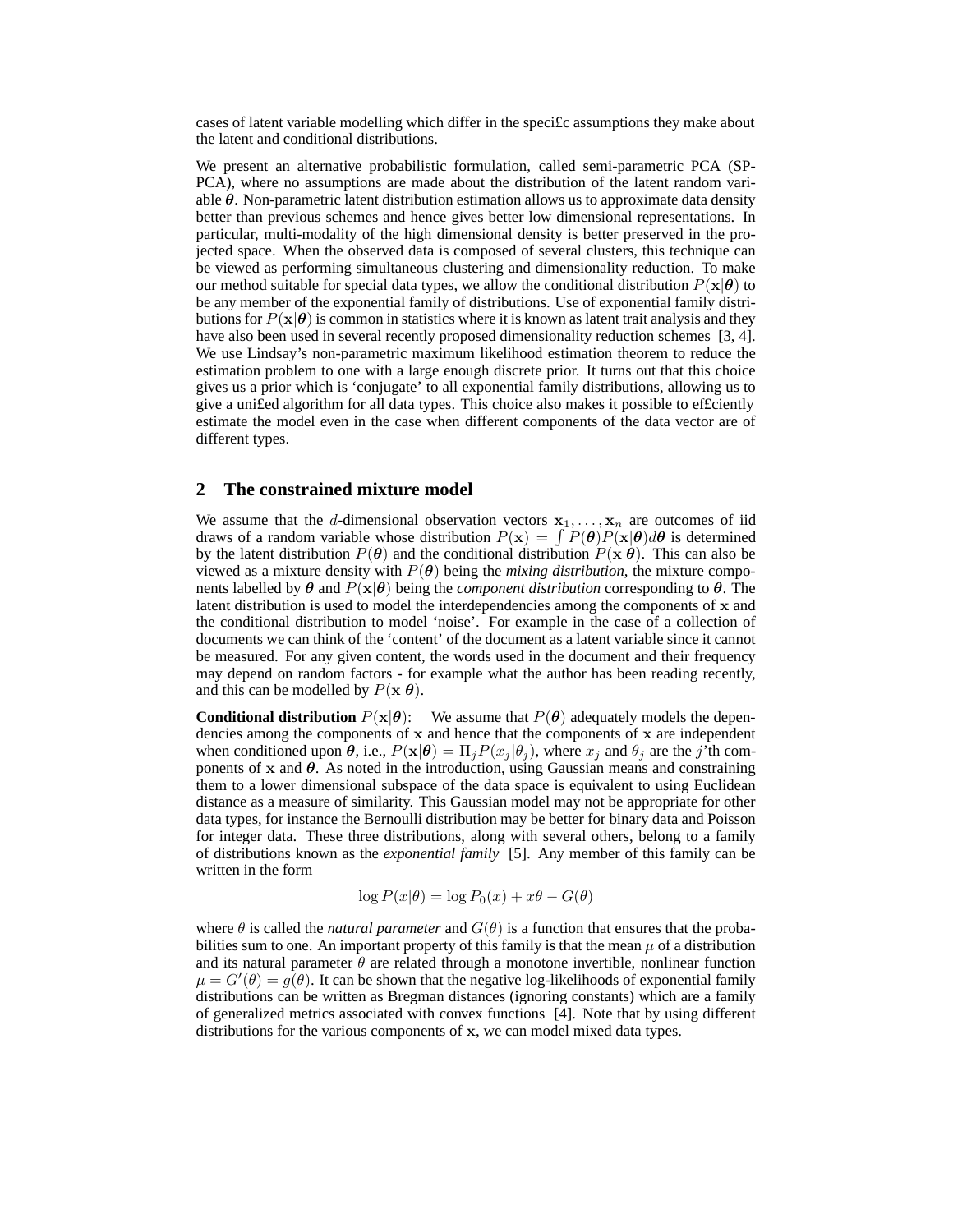**Latent distribution**  $P(\theta)$ : Like previous latent variable methods, including PCA, we constrain the latent variable  $\theta$  to an  $\ell$ -dimensional Euclidean subspace of  $\mathbb{R}^d$  to model the belief that the intrinsic dimensionality of the data is smaller than  $d$ . One way to represent the (unknown) linear constraint on values that  $\theta$  can take is to write it as an invertible linear transformation of another random variable which takes values  $\mathbf{a} \in \mathbb{R}^{\ell}$ ,

$$
\boldsymbol{\theta} = \mathbf{a}V + \mathbf{b}
$$

where V is an  $\ell \times d$  rotation matrix and b is a d-dimensional displacement vector. Hence any distribution  $P_{\Theta}(\theta)$  satisfying the low dimensional constraints can be represented using a triple  $(P(\mathbf{a}), V, \mathbf{b})$ , where  $P(\mathbf{a})$  is a distribution over  $\mathbb{R}^{\ell}$ . Lindsay's mixture nonparametric maximum likelihood estimation (NPMLE) theorem states that for £xed  $(V,b)$ , the maximum likelihood (ML) estimate of P(a) exists and is a *discrete* distribution with no more than  $n$  distinct points of support [6]. Hence if ML is the chosen parameter estimation technique, the SP-PCA model can be assumed (without loss of generality) to be a constrained £nite mixture model with at most  $n$  mixture components. The number of mixture components in the model,  $n$ , grows with the amount of data and we propose to use pruning to reduce the number of components during model estimation to help both in computational speed and model generalization. Finally, we note that instead of the natural parameter, any of its invertible transformations could have been constrained to a lower dimensional space. Choosing to linearly constrain the natural parameter affords us computational advantages similar to those available when we use the canonical link in generalized linear regression.

**Low dimensional representation**: There are several ways in which low dimensional representations can be obtained using the constrained mixture model. We would ideally like to represent a given observation x by the unknown  $\theta$  (or the corresponding a related to  $\theta$  by  $\theta = aV + b$ ) that generated it, since the conditional distribution  $P(x|\theta)$  is used to model random effects. However, the actual value of a is not known to us and all of our knowledge of a is contained in the posterior distribution  $P(\mathbf{a}|\mathbf{x}) = P(\mathbf{a})P(\mathbf{x}|\mathbf{a})/P(\mathbf{x})$ . Since a belongs to an  $\ell$ -dimensional space, any of its estimators like the *posterior mean* or mode (MAP estimate) can be used to represent x in  $\ell$  dimensions. For presenting the simulation results in this paper, we use the posterior mean as the representation point. This representation has been used in other latent variable methods to get meaningful low dimensional views [1, 3]. Another method is to represent x by that point  $\theta$  on  $(V, b)$  that is closest according to the appropriate Bregman distance (it can be shown that there is a unique such  $\theta_{opt}$  on the plane). This representation is a generalization of the standard Euclidean projection and was used in [4].

**The Gaussian case**: When the exponential family distribution chosen is Gaussian, the model is a mixture of  $n$  spherical Gaussians all of whose means lie on a hyperplane in the data space. This can be thought of as a 'soft' version of PCA, i.e., Gaussian case of SP-PCA is related to PCA in the same manner as Gaussian mixture model is related to K-means. The use of arbitrary mixing distribution over the plane allows us to approximate arbitrary spread of data along the hyperplane. Use of £xed variance spherical Gaussians ensures that like PCA, the direction perpendicular to the plane  $(V, b)$  is irrelevant in any metric involving relative values of likelihoods  $P(\mathbf{x}|\boldsymbol{\theta}_k)$ , including the posterior mean.

Consider the case when data density  $P(x)$  belongs to our model space, i.e., it is specified by  $\{A, V, b, \Pi, \sigma\}$  and let D be any direction parallel to the plane  $(V, b)$  along which the latent distribution  $P(\theta)$  has non-zero variance. Since Gaussian noise with variance  $\sigma$  is added to this latent distribution to obtain  $P(x)$ , variance of  $P(x)$  along D will be greater than  $\sigma$ . The variance of  $P(x)$  along any direction perpendicular to  $(V, b)$  will be exactly  $\sigma$ . Hence, PCA of  $P(x)$  yields the subspace  $(V, b)$  which is the same as that obtained using SP-PCA (this may not be true when  $P(x)$  does not belong to our model space). We found that SP-PCA differs signi£cantly from PPCA in the predictive power of the low-dimensional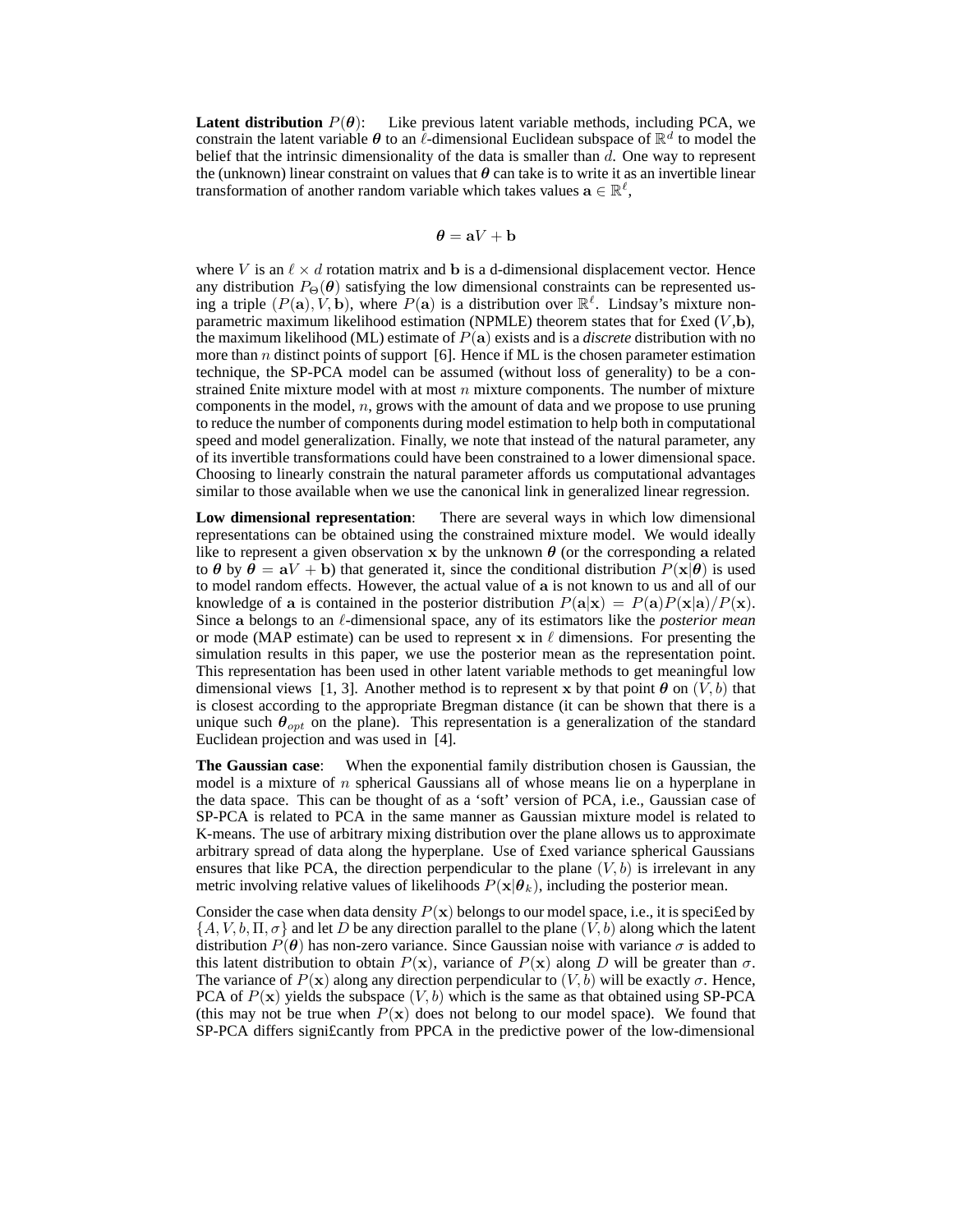density model (see Section 5).

# **3 Model estimation**

**Algorithm for ML estimation**: We present an EM algorithm for estimating parameters of a £nite mixture model with the components constrained to an  $\ell$ -dimensional Euclidean subspace. We propose an iterative re-weighted least squares (IRLS) method for the maximization step along the lines of generalized linear model estimation. Use of weighted least squares does not guarantee monotone increase in data likelihood. To guarantee convergence of the algorithm, we can check the likelihood of data at the IRLS update and decrease step size if necessary. Let  $x_1, \ldots, x_n$  be iid samples drawn from a d-dimensional density  $P(x)$ , c be the number of mixture components and let the mixing density be  $\Pi = (\pi_1, \dots, \pi_c)$ . Associated with each mixture component (indexed by k) are parameter vectors  $\theta_k$  and  $a_k$ which are related by  $\theta_k = a_k V + b$ . In this section we will work with the assumption that all components of x correspond to the same exponential family for ease of notation. For each observed  $x_i$  there is an unobserved 'missing' variable  $z_i$  which is a c-dimensional binary vector whose k'th component is one if the k'th mixture component was the outcome in the i'th random draw and zero otherwise. If  $y_l$  is a vector, we use  $y_{lm}$  to denote its m'th component. (Derivation of the algorithm is omitted for lack of space, for details please see [7]).

The E-step is identical to unconstrained £nite mixture case,

$$
\hat{z}_{ik} = E(z_{ik}) = \frac{\pi_k P(\mathbf{x}_i/\boldsymbol{\theta}_k)}{\sum_{m=1}^c \pi_m P(\mathbf{x}_i/\boldsymbol{\theta}_m)} \qquad ; \qquad \tilde{x}_{kj} = \frac{\sum_{i=1}^n \hat{z}_{ik} x_{ij}}{\sum_{i=1}^n \hat{z}_{ik}}
$$

In the M-step we update  $\Pi$ , V, b, and  $\mathbf{a}_k$  in the following manner

$$
\pi_k = \frac{\sum_{i=1}^n \hat{z}_{ik}}{\sum_{i=1}^n \sum_{m=1}^c z_{im}} = \frac{\sum_{i=1}^n \hat{z}_{ik}}{n}
$$

 $a_i$  is updated by adding  $\delta a_i$  calculated using

$$
(V\Omega_i V')\delta \mathbf{a}_i = GR_i \quad ; \quad [\Omega_i]_{qq} = \frac{\partial g(\theta_{iq})}{\partial \theta_{iq}} \quad ; \quad [GR_i]_{l1} = \sum_{j=1}^d (\tilde{x}_{ij} - g(\theta_{ij}))V_{lj}
$$

Here the function  $g(\theta)$  is as defined in Section 2 and depends on the member of the exponential family that is being used. Each column of the matrix  $V$ ,  $\mathbf{v}_s$ , is updated by adding  $\delta v_s$  calculated using

$$
(A'\Omega_s A)\delta \mathbf{v}_s = GR_s \quad ; \quad [\Omega_s]_{kk} = \frac{\partial g(\theta_{ks})}{\partial \theta_{ks}} \quad ; \quad [GR_s]_{l1} = \sum_{k'=1}^c (\tilde{x}_{k's} - g(\theta_{k's}))A_{k'l}
$$

Each component of vector b,  $b_s$ , is updated by adding  $\delta b_s$  calculated using

$$
H_s \delta b_s = GR_s \quad ; \quad H_s = \sum_{k'=1}^c \frac{\partial g(\theta_{k's})}{\partial \theta_{k's}} \quad ; \quad GR_s = \sum_{k'=1}^c (\tilde{x}_{k's} - g(\theta_{k's}))
$$

**Pruning the mixture components:** Redundant mixture components can be pruned between the EM iterations in order to improve speed of the algorithm and generalization properties while retaining the full capability to approximate  $P(x)$ . We propose the following criteria for pruning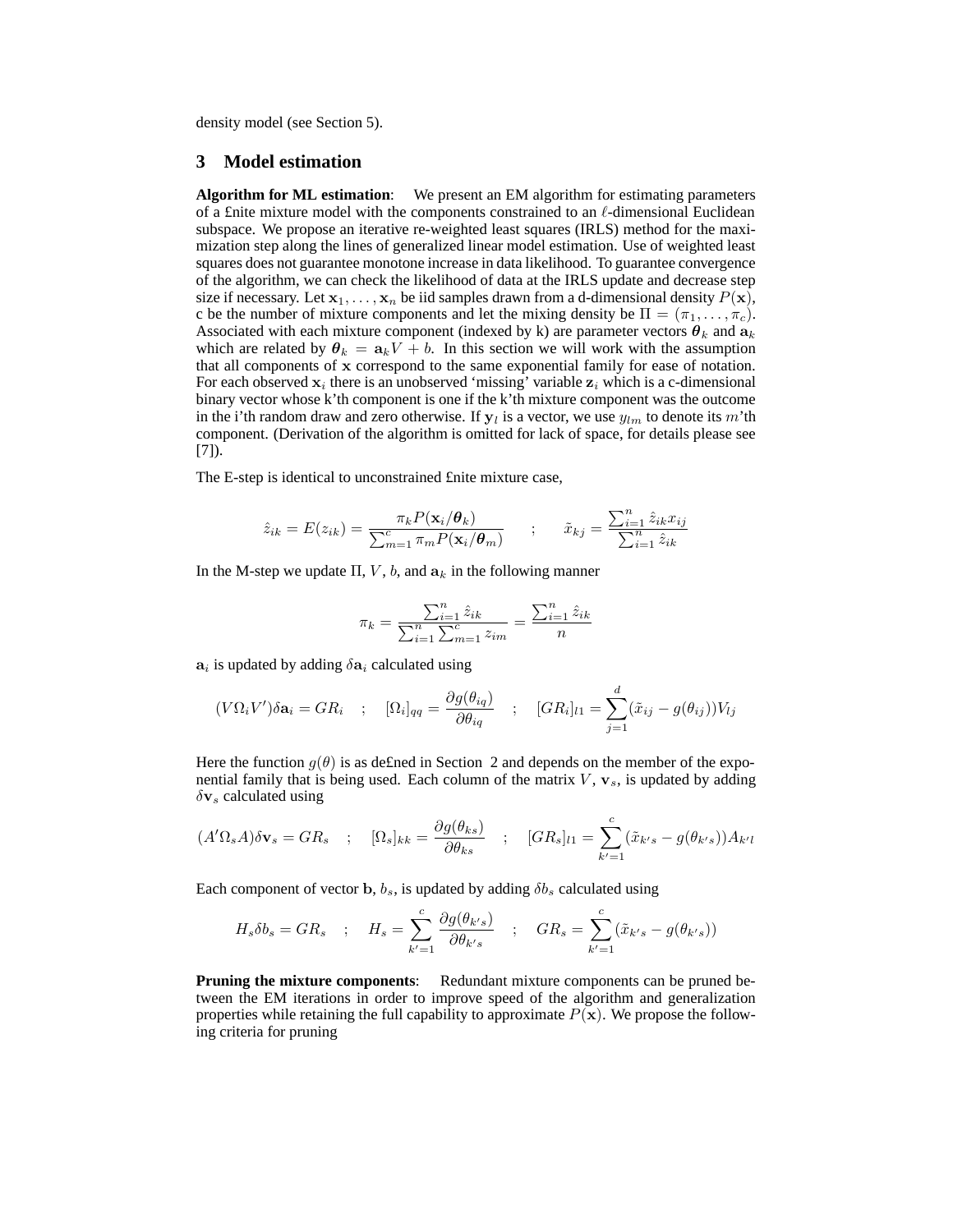- Starved components : If  $\pi_k < C_1$ , then drop the k'th component
- Nearby components : If  $\frac{\max}{i} |P(\mathbf{x}_i|\boldsymbol{\theta}_{k1}) P(\mathbf{x}_i|\boldsymbol{\theta}_{k2})| < C_2$ , then drop either  $k1$ 'th or  $k2$ 'th component

The value of  $C_1$  should be  $\Theta(1/n)$  since we want to measure how starved a component is based on what percentage of the data it is 'responsible' for. To measure the nearness of components we use the  $\infty$ -norm of the difference between probabilities the components assign to observations since we do not want to lose mixture components that are distinguished with respect to a small number of observation vectors. In the case of clustering this means that we do not ignore under-represented clusters.  $C_2$  should be chosen to be a small constant, depending on how much pruning is desired.

**Convergence of the EM iterations and computational complexity**: It is easy to verify that the SP-PCA model satis£es the continuity assumptions of Theorem 2, [8], and hence we can conclude that any limit point of the EM iterations is a stationary point of the log likelihood function. The computational complexity of the E-step is  $\mathcal{O}(cdn)$  and of the Mstep is  $O(cd^2)$ . For the Gaussian case, the E-step only takes  $O(cln)$  since we only need to take into account the variation of data along the subspace given by current value of V (see Section 2). The most expensive step is computation of  $P(\mathbf{x}_i|\boldsymbol{\theta}_j)$ . The k-d tree data structure is often used to identify relevant mixture components to speed up this step.

**Model selection**: While any of the standard model selection methods based on penalizing complexity could be used to choose  $\ell$ , an alternative method is to pick  $\ell$  which minimizes a validation or bootstrap based estimate of the prediction error (negative log likelihood per sample). For the Gaussian case, a fast method to pick  $\ell$  would be to plot the variance of data along the principal directions (found using PCA) and look for the dimension at which there is a 'knee' or a sudden drop in variance or where the total residual variance falls below a chosen threshold.

**Consistency of the Maximum Likelihood estimator**: We propose to use the ML estimator to £nd the latent space  $(V, b)$  and the latent distribution  $P(\overline{a})$ . Usually a parametric form is assumed for  $P(a)$  and the consistency of the ML estimate is well known for this task where the parameter space is a subset of a £nite dimensional Euclidean space. In the SP-PCA model, one of the parameters  $(P(a))$  ranges over the space of all distribution functions on  $\mathbb{R}^{\ell}$  and hence we need to do more to verify the validity of our estimator. Exponential family mixtures are not identi£able in general. This, however, is not a problem for us since we are only interested in approximating  $P(x)$  well and not in the actual parameters corresponding to the distribution. Hence we use the de£nition of consistency of an estimator given by Redner. Let  $\gamma_0$  be the 'true' parameter from which observed samples are drawn. Let  $C_0$  be the set of all parameters  $\gamma$  corresponding to the 'true' distribution  $F(x/\gamma_0)$  (i.e.,  $C_0 = \{ \gamma : F(x/\gamma) = F(x/\gamma_0) \ \forall \ x \}$ ). Let  $\hat{\gamma}_n$  be an estimator of  $\gamma$  based on n observed samples of X and let  $\hat{\Gamma}$  be the quotient topological space obtained from  $\Gamma$ obtained by identifying the set  $C_0$  to a point  $\hat{\gamma}_0$ .

**Definition** *The sequence of estimators*  $\{\hat{\gamma}_n, n = 1, \ldots, \infty\}$  *is said to be strongly consistent in the sense of Redner if*  $\lim_{m\to\infty} \hat{\gamma}_n = \hat{\gamma}_0$  *almost surely.* 

**Theorem** If  $P(\mathbf{a})$  is assumed to be zero outside a bounded subset of  $\mathbb{R}^{\ell}$ , the ML esti*mator of parameter* (V, b, P(a)) *is strongly consistent for Gaussian, Binary and Poisson conditional distributions.*

The theorem follows by verifying that the assumptions of Kiefer et. al. [9] are satis£ed by the SP-PCA model. The assumption that  $P(a)$  is zero outside a bounded region is not restrictive in practice since we expect the observations  $x_i$  belong to a bounded region of  $\mathbb{R}^d$ . (Proof omitted for lack of space, please see [7]).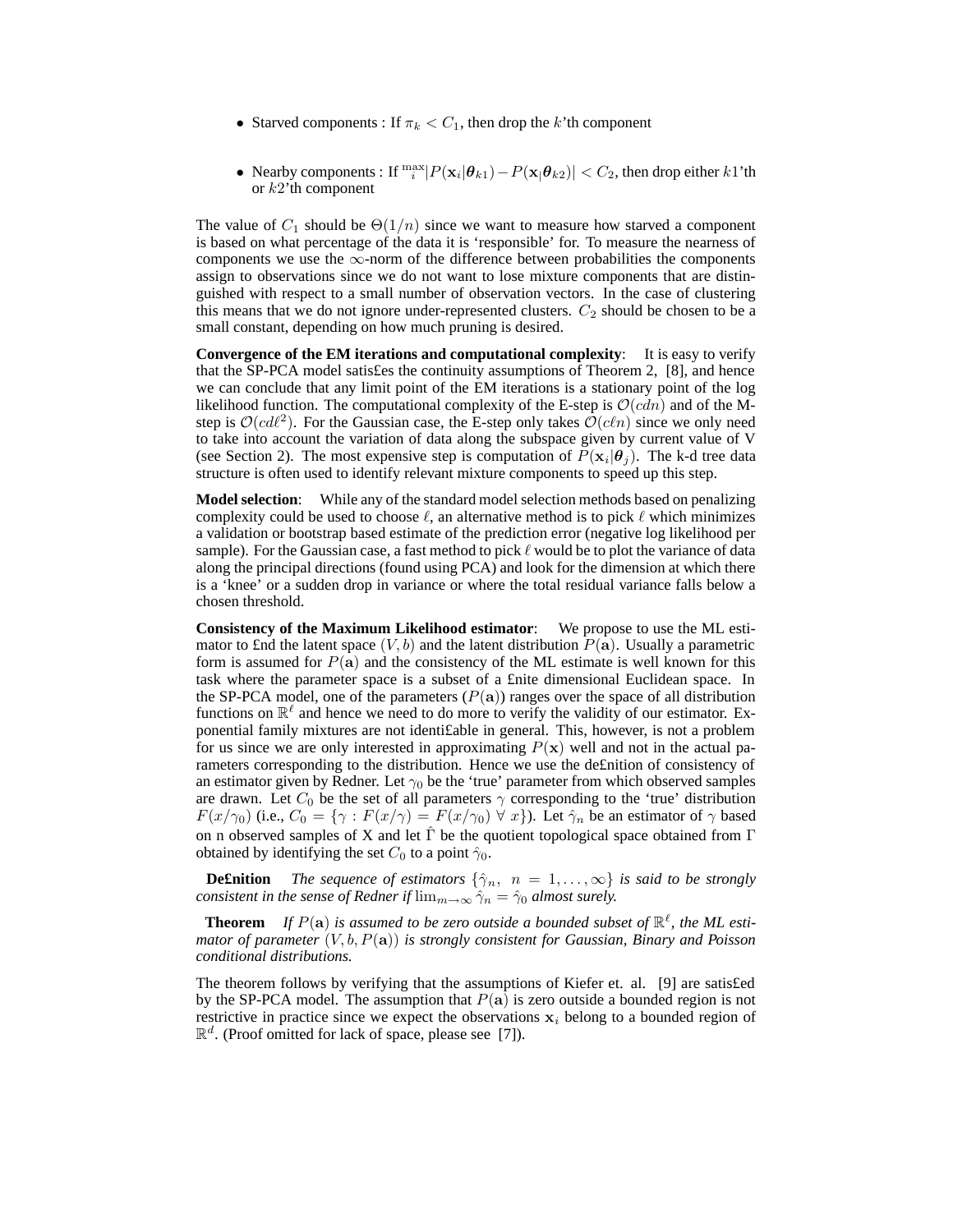Table 1: Bootstrap estimates of prediction error for PPCA and SP-PCA.

| <b>DENSITY</b> | <b>ISOTROPIC</b> | <b>PPCA</b> |            |                               | SP-PCA                |            |            | <b>FULL</b> |
|----------------|------------------|-------------|------------|-------------------------------|-----------------------|------------|------------|-------------|
|                | GAUSSIAN         | $\ell = 1$  | $\ell = 2$ |                               | $\ell = 3$ $\ell = 1$ | $\ell = 2$ | $\ell = 3$ | GAUSSIAN    |
|                |                  |             |            |                               |                       |            |            |             |
| <b>ERROR</b>   | 50.39            | 38.03       |            | 34.71 34.76 36.85 30.99 28.54 |                       |            |            | 343.83      |

## **4 Relationship to past work**

SP-PCA is a factor model that makes fewer assumptions about latent distribution than PPCA [1]. Mixtures of probabilistic principal component analyzers (also known as mixtures of factor analyzers) is a generalization of PPCA which overcomes the limitation of global linearity of PCA via local dimensionality reduction. Mixtures of SP-PCA's can be similarly de£ned and used for local dimensionality reduction. Collins et. al. [4] proposed a generalization of PCA using exponential family distributions. Note that this generalization is not associated with a probability density model for the data. SP-PCA can be thought of as a 'soft' version of this generalization of PCA, in the same manner as Gaussian mixtures are a soft version of K-means. Generative topographic mapping (GTM) is a probabilistic alternative to Self organizing map which aims at £nding a nonlinear lower dimensional manifold passing close to data points. An extension of GTM using exponential family distributions to deal with binary and count data is described in [3]. Apart from the fact that GTM is a non-linear dimensionality reduction technique while SP-PCA is globally linear like PCA, one main feature that distinguishes the two is the choice of latent distribution. GTM assumes that the latent distribution is uniform over a £nite and discrete grid of points. Both the location of the grid and the nonlinear mapping are to be given as an input to the algorithm. Tibshirani [10] used a semi-parametric latent variable model for estimation of principle curves. Discussion of these and other dimensionality reduction schemes based on latent trait and latent class models can be found in [7].

# **5 Experiments**

In this section we present simulations on synthetic and real data to demonstrate the properties of SP-PCA. In factor analysis literature, it is commonly believed that choice of prior distribution is unimportant for the low dimensional data summarization (see [2], Sections 2.3, 2.10 and 2.16). Through the examples below we argue that estimating the prior instead of assuming it arbitrarily can make a difference when latent variable models are used for density approximation, data analysis and visualization.

**Use of SP-PCA as a low dimensional density model**: The Tobamovirus data which consists of 38 18-dimensional examples was used in [1] to illustrate properties of PPCA. PPCA and SP-PCA can be thought of as providing a range of low-dimensional density models for the data. The complexity of these densities increases with and is controlled by the value of  $\ell$  (the projected space dimension) starting with the zero dimensional model of an isotropic Gaussian. For a £xed lower dimension  $\ell$ , SP-PCA has greater approximation capability than PPCA. In Table 1, we present bootstrap estimates of the predictive power of PPCA and SP-PCA for various values of L. SP-PCA has lower prediction error than PPCA for  $\ell = 1$ , 2 and 3. This indicates that SP-PCA combines ¤exible density estimation and excellent generalization even when trained on a small amount of data.

**Simulation results on discrete datasets**: We present experiments on 20 Newsgroups dataset comparing SP-PCA to PCA, exponential family GTM [3] and Exponential family PCA [4]. Data for the £rst set of simulations was drawn from comp.sys.ibm.pc.hardware, comp.sys.mac.hardware and sci.med newsgroups. A dictionary size of 150 words was chosen and the words in the dictionary were picked to be those which have maximum mutual information with class labels. 200 documents were drawn from each of the three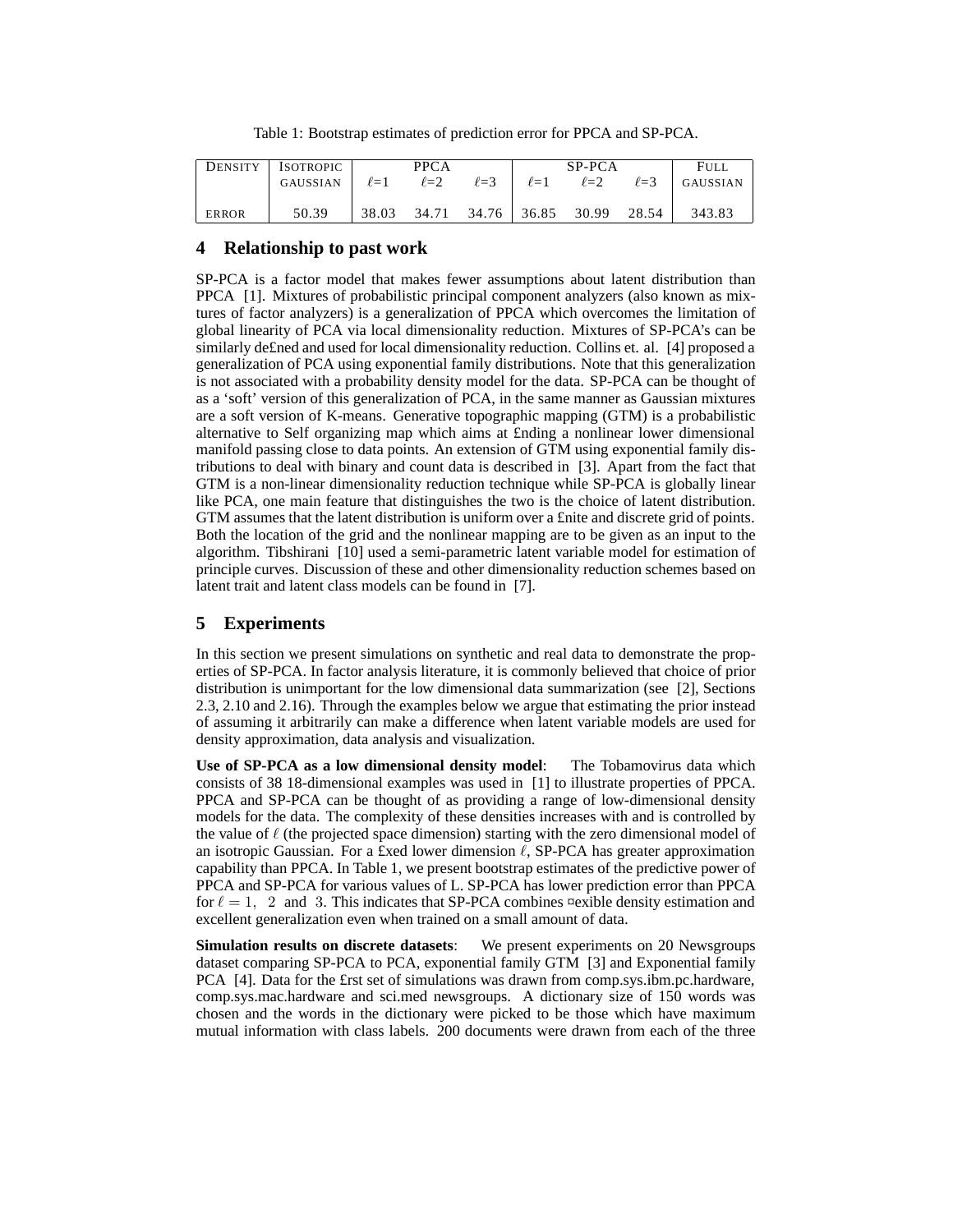newsgroups to form the training data. Two-dimensional representations obtained using various methods are shown in Fig. 1. In the projection obtained using PCA, Exponential family PCA and Bernoulli GTM, the classes comp.sys.ibm.pc.hardware and comp.sys. mac.hardware were not well separated in the 2D space. This result (Fig. 1(c)) was presented in [3] and the the overlap between the two groups was attributed to the fact that they are very similar and hence share many words in common. However, SP-PCA was able to separate the three sets reasonably well (Fig.  $1(d)$ ). One way to quantify the separation of dissimilar groups in the two-dimensional projections is to use the training set classi£cation error of projected data using SVM. The accuracy of the best SVM classi£er (we tried a range of SVM parameter values and picked the best for each projected data set) was 75% for bernoulli GTM projection and 82.3% for SP-PCA projection (the difference corresponds to 44 data points while the total number of data points is 600). We conjecture that the reason comp.sys.ibm.pc.hardware and comp.sys.mac.hardware have overlap in projection using Bernoulli GTM is that the prior is assumed to be over a pre-speci£ed grid in latent space and the spacing between grid points happened to be large in the parameter space close to the two news groups. In contrast to this, in SP-PCA there is no grid and the latent distribution is allowed to adapt to the given data set. Note that a standard clustering algorithm could be used on the data projected using SP-PCA to conclude that data consisted of three kinds of documents.



Figure 1: Projection by various methods of binary data from 200 documents each from comp.sys.ibm.pc.hardware  $(\times)$ , comp.sys.mac.hardware  $(\circ)$  and sci.med (.)

Data for the second set of simulations was drawn from sci.crypt, sci.med, sci.space and soc.culture.religion.christianity newsgroups. A dictionary size of 100 words was chosen and again the words in the dictionary were picked to be those which have maximum mutual information with class labels. 100 documents were drawn from each of the newsgroups to form the training data and 100 more to form the test data. Fig. 2 shows two-dimensional representations of binary data obtained using various methods. Note that while the four newsgroups are bunched together in the projection obtained using Exponential family PCA [4] (Fig. 2(b)), we can still detect the presence four groups from this projection and in this sense this projection is better than the PCA projection. This result is pleasing since it con£rms our intuition that using negative log-likelihood of Bernoulli distribution as a measure of similarity is more appropriate than squared Euclidean distance for binary data. We conjecture that the reason the four groups are not well separated in this projection is that a conjugate prior has to be used in its estimation for computational purposes [4] and the form and parameters of this prior are considered £xed and given inputs to the algorithm. Both SP-PCA (Fig. 2(c)) and Bernoulli GTM (Fig. 2(e)) were able to clearly separate the clusters in the training data. Figures  $2(d)$  and  $2(f)$  show representation of test data using the models estimated by SP-PCA and Bernoulli GTM respectively. To measure generalization of these methods, we use a K-nearest neighbors based non-parametric estimate of the density of the projected training data. The percentage difference between the log-likelihoods of training and test data with respect to this density was 9.1% for SP-PCA and 17.6% for GTM for K=40 (SP-PCA had smaller percentage change in log-likelihood for most values of K that we tried between 10 and 40). This indicates that SP-PCA generalizes better than